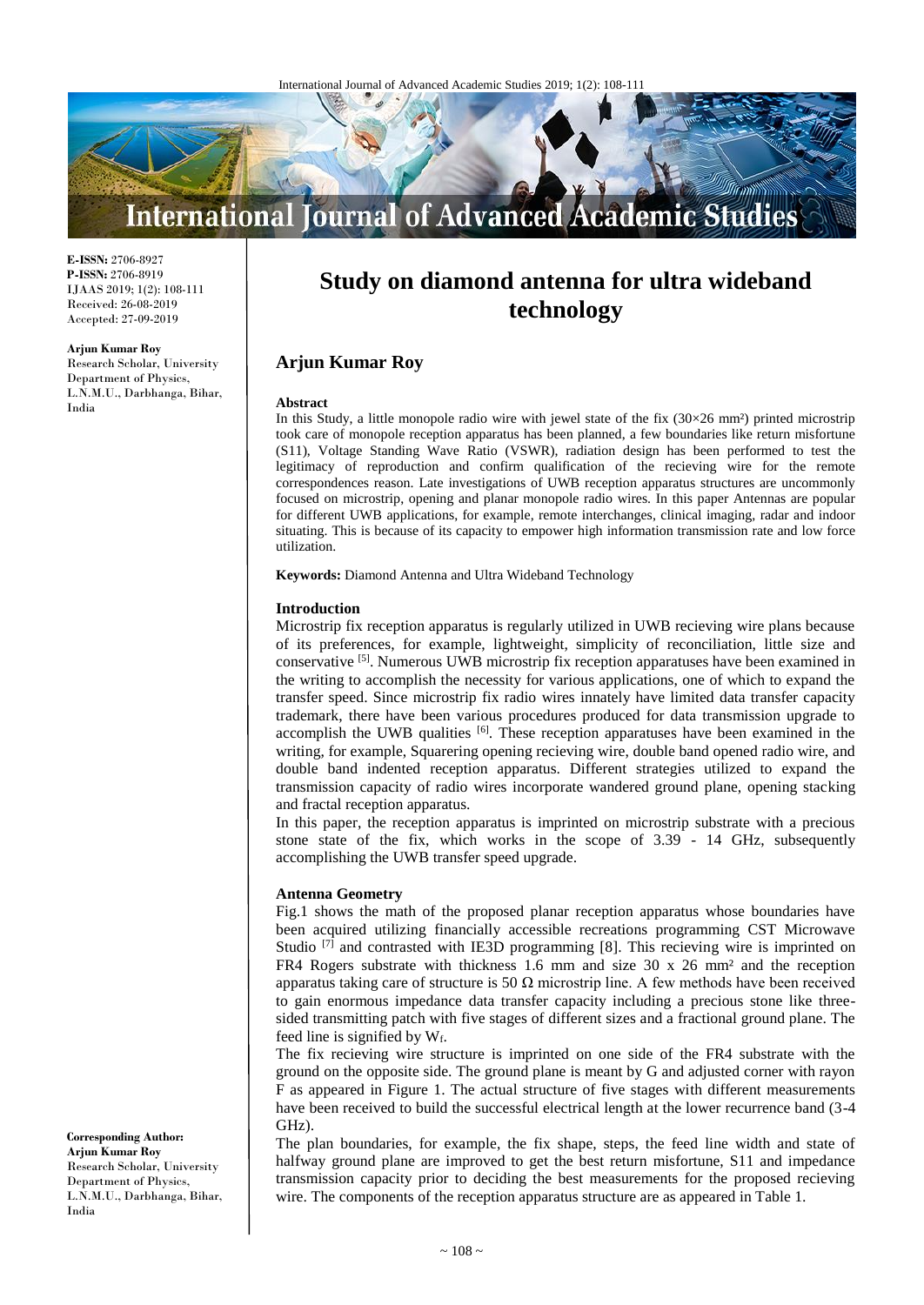**Table 1:** The components of the reception apparatus structure

| <b>Parameters</b>       |    | Dimensions (mm) |
|-------------------------|----|-----------------|
| PATCH<br><b>ANTENNA</b> | w  | 30              |
|                         |    | 26              |
|                         | Wғ | 2.5             |
|                         | R  | 4,5             |
|                         | S  | 14              |
|                         | Q  | 15              |
| Ground plan             | F  | 10              |
|                         | G  | 9.5             |



**Fig 1:** (a) - geometry of patch antenna (b) - ground plan

#### **Results and Discussions**

To verify the design and optimize antenna dimensions, numerical simulations have been used. Two numerical

models of the antenna based on different computational methods have been built in order to cross-verify the results. The first model is based on the finite integrate technique (FIT) within the commercially available solver CST Microwave Studio. The results have been compared to the second model, which is based on mixed-potential form of the IE formulation in frequency domain. The metal parts as well as the dielectric substrates are modeled using surface integrals. The integral equations of the model are solved using Method of Moment (MoM) by the commercially available solver IE3D.

# **Return Loss, S11**

Figure 2 illustrates the simulated return loss against frequency of the antenna. The results given by CST and IE3D agree with each other only with small deviations. The -10dB bandwidth given by CST is from 3.38 GHz up to 14 GHz while that given by IE3D is from 3.13 GHz to 14 GHz. The observed deviation is due to the different numerical modeling and meshing techniques. Nevertheless, the variations are within tolerance, so we could say both CST model and IE3D model gave us good estimation of the antenna performance.

The plots of the return loss (Fig. 2) of the antenna show that simulated impedance bandwidth is 10.62GHz (from 3.38 GHz to 14 GHz), which is equivalent to 122% (CST) and 10.87 GHz equivalent to 126% (IE3D),both band width are calculated by using relation (1).

$$
BP\%2 \times \frac{f_h - f_1}{f_h + f_1} \times 100
$$
\n(1)



**Fig 2:** Comparison of the return loss simulated by IE3D and CST

Overall, this antenna exhibits good UWB characteristics in terms of impedance bandwidth and return.

Voltage Standing Wave Ratio (VSWR).

Figure 3 illustrates the simulated voltage standing wave ratio (VSWR) against frequency of the antenna. Based on the simulated result, the VSWR value ranges from 1 to 2 throughout the frequency range. Both results are validated because the same frequency regions do fall in S11 above – 10 dB as is shown in Figure 2.

#### **Radiation Pattern**

Figures 4 and 5 show two and three dimensional radiation patterns of the proposed antenna at different frequencies (3, 5, 7 and 10 GHz) which depict antenna's omnidirectional pattern over wide range of frequency.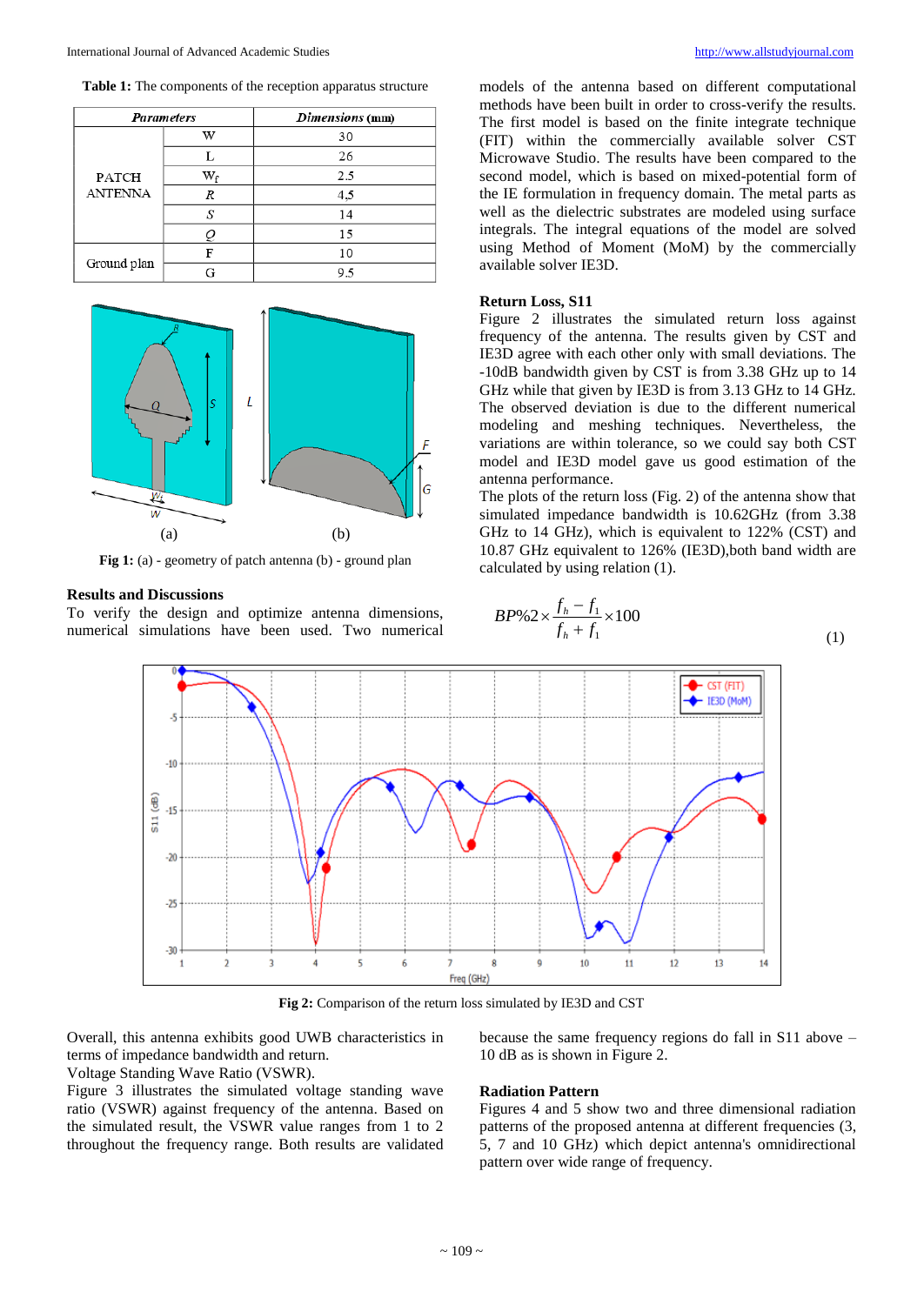



**Fig 3:** simulated results of voltage standing wave ratio (VSWR) against frequency by ie3d and CST (GHz)

**Fig 4:** simulated two dimensional radiation patterns



**Fig 5:** simulated three dimensional radiation patterns